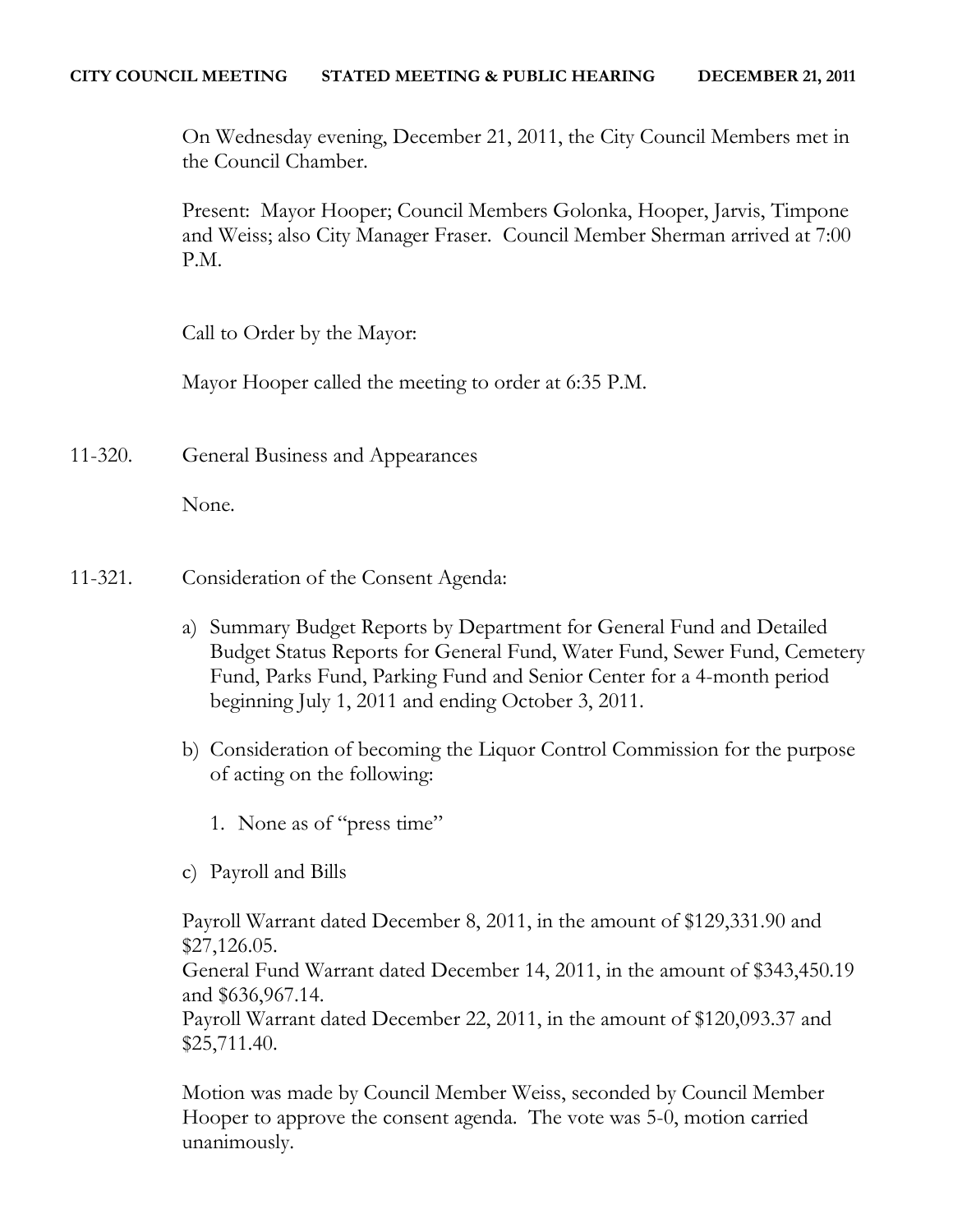11-322. Setting of "approximate times" for the following agenda items.

The Council reviewed the agenda and set times for each item.

11-323. Update from representatives of the Wood Art Gallery on the Gallery's collection as it was bequeathed by Thomas W. Wood.

> Representatives of the Wood Art Gallery were not available this evening. Motion was made by Council Member Jarvis, seconded by Council Member Weiss to table this agenda item until January  $4<sup>th</sup>$ . The vote was 5-0, motion carried unanimously.

11-324. Complete review of Operating Budgets for Administration, Fire and Police Departments.

## **Finance Management & Administrative Services:**

City Manager Fraser reviewed a working organization chart for the City of Montpelier which is what the budget is basically based on with possible modifications on job tasks and duties. She had the elected clerk position budgeted salary range of \$50,000 to \$55,000. The council sets the compensation for the clerk.

Finance Director Gallup provided a handout with some of the city clerk duties and responsibilities. She had the elected clerk position budgeted salary range of \$50,000 to \$55,000. She had the clerk's office portion in the budget for one full time elected clerk and 1 full time assistant clerk. That is what the MATRIX report recommended.

Finance Director Gallup provided a memorandum on the Finance Department reviewing the financial management, administrative services and technological services.

Council Member Weiss asked if in their deliberations the Council should consider transition money. It's a brand new clerk in a very complicated job. Should they ask somebody who has experience to stay on for a couple of weeks or month to help with that transition?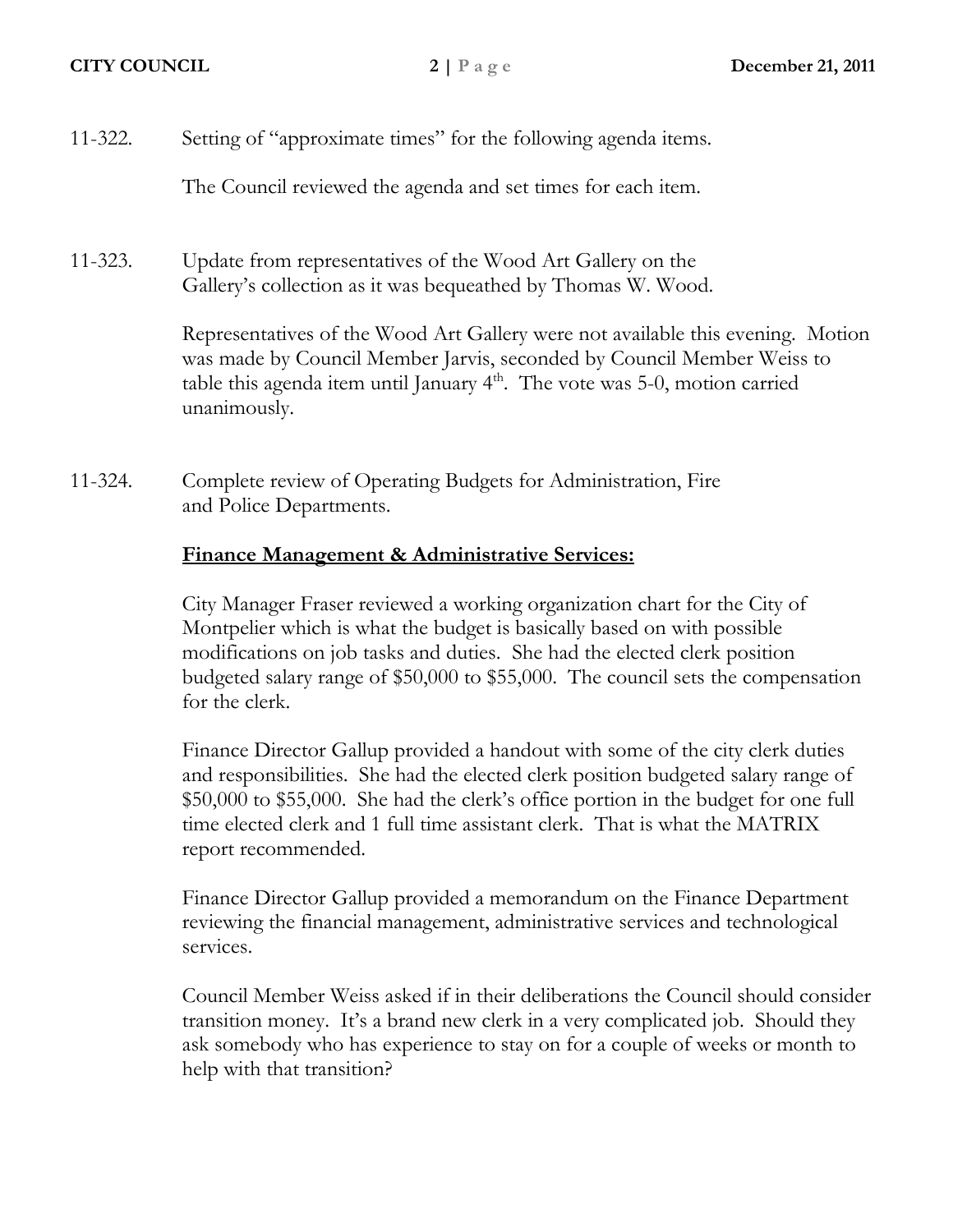Finance Director Gallup said Charlotte and she have a plan. Charlotte is staying on full-time through the end of the fiscal year and she will be very busy training and continuing her treasurer duties. They have had a reduction in force because of that situation.

Finance Director Gallup noted that the FY11 Financial Statements were prepared in house and is at the CPA level of record production required for the audit. A new goal is to reorganize the Finance Department to include the Treasurer's responsibilities. We are planning on January 1, 2012 to begin reassigning responsibilities in preparation of transitioning the Treasurer's duties to the Finance Department.

Council Member Weiss asked if there is enough physical space.

Finance Director Gallup said they are doing job responsibilities first and once the tasks are reassigned and they know who is doing what, they can decide where the employee should be located. There are spaces in City Hall that need to be developed.

She reviewed the budget document with the council. The Finance Office budget is up \$144,000 due to the reorganization with the Treasurer's duties. It includes \$20,000 for human resources consulting services that are part of the matrix plan. The finance staff increases from 3.6 FTEs to 6.8 FTEs.

Finance Director Gallup continued by reviewing the duties of the three staff members presently in her department.

Council Member Weiss said he understands that Human Resources is often a full time position. He asked if the City's HR person has enough time to adequately do the job.

City Manager Fraser explained that basic HR functions are handled adequately, but the City feels they need more work in the more advanced HR functions. The City has gotten advice from the League of Cities of Towns. They cannot add this position now, but perhaps over time it will be possible. In the budget is a fee for the consulting from the League to assist with those things and to update policies, procedures, practices and provide internal training.

Discussion followed on the billing done at the Fire Department. The long term plan was to shift that billing and collection to the finance department.

Finance Director Gallup went on to review the performance measurements for the finance department and technology.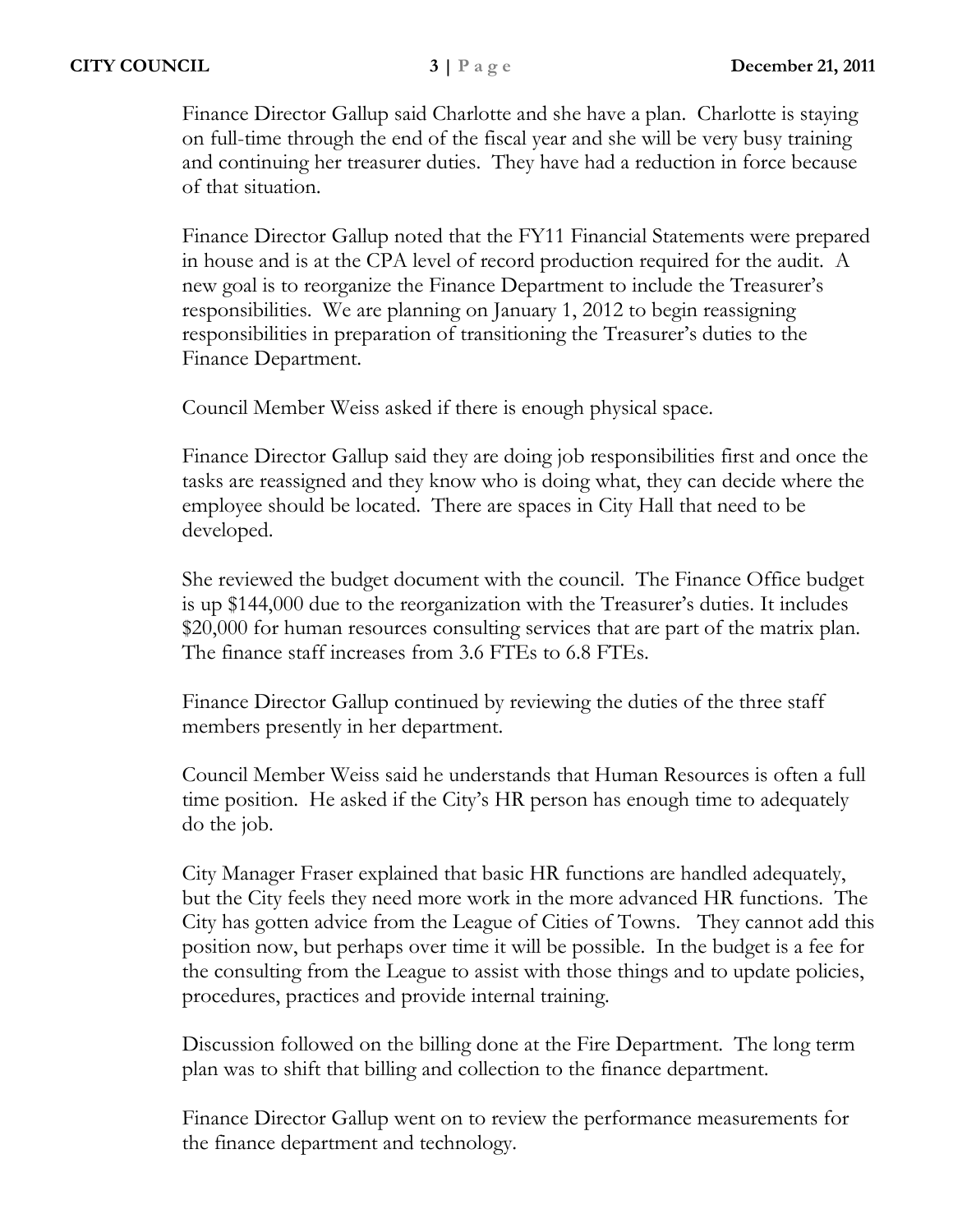## **Assessor's Office**

City Manager Fraser said the Assessor is basically the same operation they have had, a contract Assessor with a full time Assistant. Reappraisal costs are no longer there. The level of service remains the same. A copy of the performance indicators is attached to the minutes.

## **Police Department:**

Referencing Proposed Budget p. 15-31. Police Chief Facos handed out a sample schedule for January/February to give Council a visual of how resources are allocated with 17 officers. Cleveland is out until February with a broken foot. Overall statistics are similar to last year. Big change this year is drug activity. Drug arrests are up and at a record high. Vermont is seeing armed robberies on the rise and are becoming common. The Montpelier Police Department has been involved with the Bureau of Alcohol, Firearms and Tobacco and referred several cases to the U.S. Attorney's Office.

Police Chief Facos said two significant challenges in 2011 to the City of Montpelier included the May and August flooding events which tested the staff's capacity and capability. The department received two lifesaving commendations. In the proposed budget there are increases to salary to beef up the middle range to retain experienced police officers. There are 17 positions. A Cops Grant is partially paying for one position and the City will assume payment for this position in the future.

Police Chief Facos noted a substantial change in Police Tuition and Fitness Testing and said this reflects a reallocation of the payment of physical fitness reimbursements. He went on to say the School Resource Officer is eligible to retire next November, but is planning on leaving at the end of the school year in June of 2013.

Police Chief Facos reviewed Police communications, dispatch and regionalization of communications and contractual dispatching services. The city of Montpeoier presently dispatches for the Capital West users group which is made up of sixteen towns.

Discussion followed on staffing of the three shifts, prioritizing responses and investigations. Overtime use was discussed. Overtime was used for shift coverage, court appearances and mandatory training.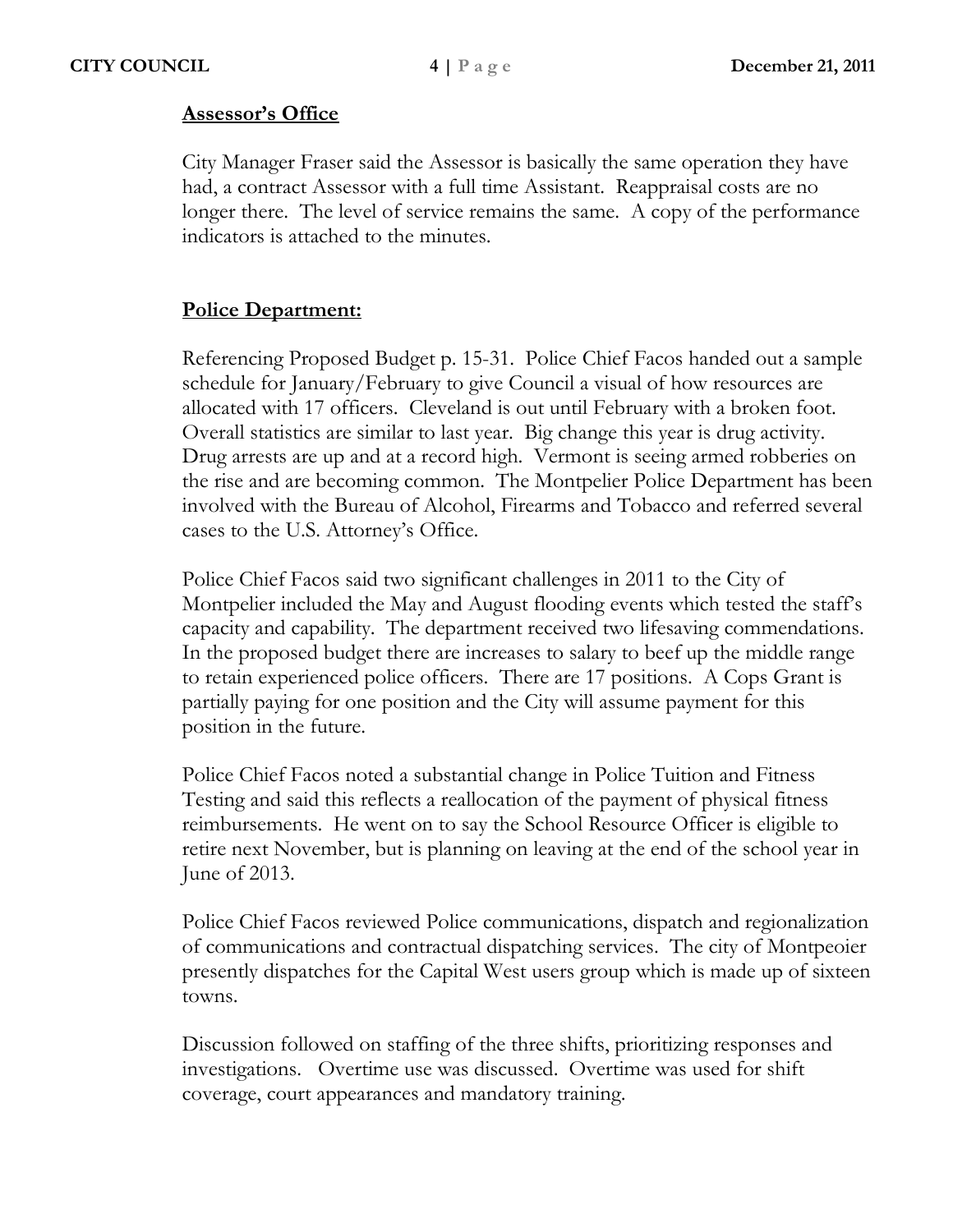Police Chief Facos reviewed the parking budget. There are three new parking vending machines which take credit cards and are solar powered. He believes when the city accepts credit cards to pay tickets that revenue will go up.

Finance Director Gallup noted that the holiday parking had been taken out of the budget.

Council Member Jarvis asked him to provide information on how schedules, prioritizing responses and investigations would change if an officier was cut.

## **Fire & Ambulance Department:**

Fire Chief Gowans said Montpelier serves Worcester, Middlesex and part of Moretown (about 350 residents). The contracts that just went out include a 3.5% increase and a 3.5% increase for next year. Out of the actual operating budget, 26% is from ambulance revenue and 74% is from property taxes. The ambulance revenues are looking stronger than anticipated.

Response times were reviewed. Based on past and current numbers, it is expected that call volumes will increase in the next few years. One hundred percent of the City's firefighters are certified at the level of Firefighter Level 1 and EMT. Fiftysix percent are or will have training to become Firefighter Level 2, the highest level of fire certification in the state. Eighty-three percent are certified at the EMT intermediate level.

The budget starts on page 21, includes a slight dip in wages and salaries. Based on a MATRIX recommendation, a couple positions were not filled or modified. The budget proposal includes a \$757 increase over last year.

Mutual aid was discussed at length.

Council Member Sherman asked why two vehicles go on a call.

Fire Chief Gowans explained with two vehicles and three people, one person could be free to go to another call, if necessary. It does happen when the second vehicle has been a "break away" vehicle to go to the next call directly from the scene.

The City has three on-call firefighters. They look every day for call fire fighter.

Emergency Management and the river gauges were discussed.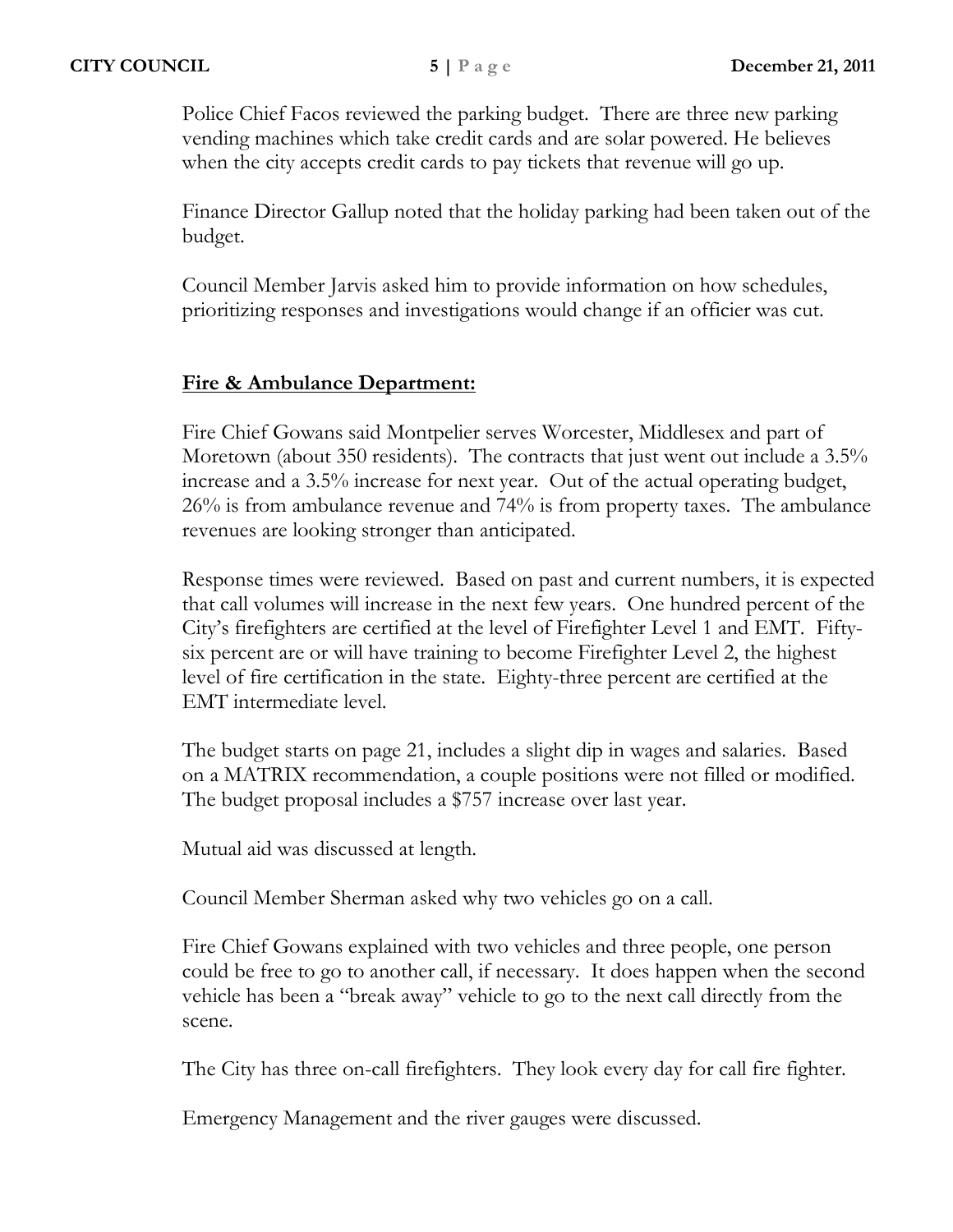Tim Heney asked about the option in the budget process and if the Council had looked at the budget at 3% or 5% below last year's budget and what would that scenario look like?

Fire Chief Gowans said that would mean cutting equipment and personnel. .

Mayor Hooper explained that the reduction of one firefighter was contemplated, but it is very far down on the list of possible cuts. The budget information gathering stage has been a 5-6 meeting process.

Peter Nielsen reminded the Council of the letter that was submitted asking the Council to take a look at the 3% reduction from the municipal budget last year and what are essential services with the Police, Fire and Department of Public Works. When most of the cuts Fraser recommended came from outside of the essential services, it didn't give the opportunity to look at what would cuts look like department by department for essential services?

Council Member Jarvis explained City Manager Fraser protected the core services and then looked at possible cuts.

City Manager Fraser had a list of scenarios of very deep cuts, including eliminating two firefighters. The options are there for people to talk about.

Mayor Hooper reminded the audience that the Council met last week to discuss their definition of core services and agreed that included police and fire services.

Fire Chief Gowans said they had a presentation of staffing levels and would like to make the presentation at a future meeting.

11-325. Consideration of amendments to the City's Charter which would change the percentage of registered voters needed from 5% to 10% for petitions requesting that articles be placed on City Meeting Warnings (§5-501); for a Special City Meeting to be called or rescinded (§5-503); and for the reconsideration or rescission of action taken on a warned article at an Annual or Special Meeting (§5- 513).  $\circ$ 

> Council Member Golonka said this is his request because he believes it is difficult to manage a ballot with 30 or so items. He thinks 10% is a more meaningful number, or Council could waive that requirement at their discretion.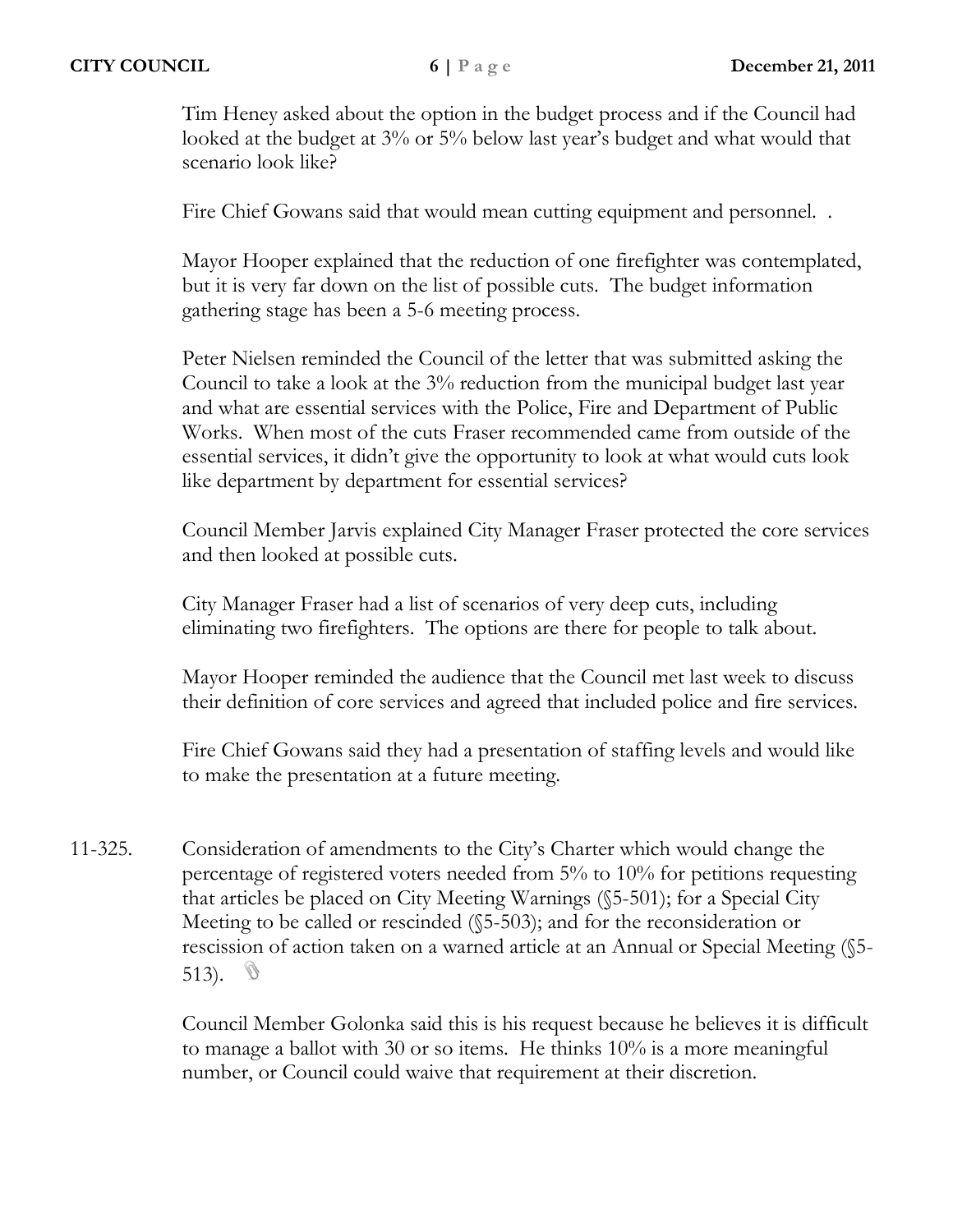Council Member Sherman asked about which groups would need to gather 10%, not 5%, effective 2013. Five percent would be approximately 325 that would increase to 650.

Council Member Weiss noted the impetus for the possible charter change is to reduce the list of items on the ballot that voters are asked to approve.

City Manager Fraser said technically the only items that need to be on the ballot are ones that relate to the business of city government, but this has been a gray area when non-financially related issues are requested to be on the ballot. He went on to explained because this is a charter change, it would have to be warned, have hearings, be approved by the legislature and go into effect the following election.

Motion was made by Council Member Golonka to direct the City Manager to file this language with the City Clerk and set a public hearing. The motion was seconded by Council Member Timpone.

Discussion: Question was raised to ask VLCT to see what other communities have done this. Council Member Weiss suggested for financial matters it be 10%, but for matters relating to City government it stays at 5%. Golonka noted person or group could ask Council for a waiver.

City Manager Fraser suggested getting more information and options for the next Council meeting because once the paperwork has been submitted, a change cannot be made.

Council Member Golonka and Timpone withdrew the motion.

- 11-326. Consideration of two amendements to the City's Charter to allow for the collection of a local options tax. - 10
	- a) A rooms/meals/alcohol tax which would be dedicated to infrastructure improvements.
	- b) A sales tax, a portion of which would go to property tax reduction and a portion to supporting economic development.
	- a) Recommendation: Review and discuss information; vote as to whether or not Council wishes to pursue.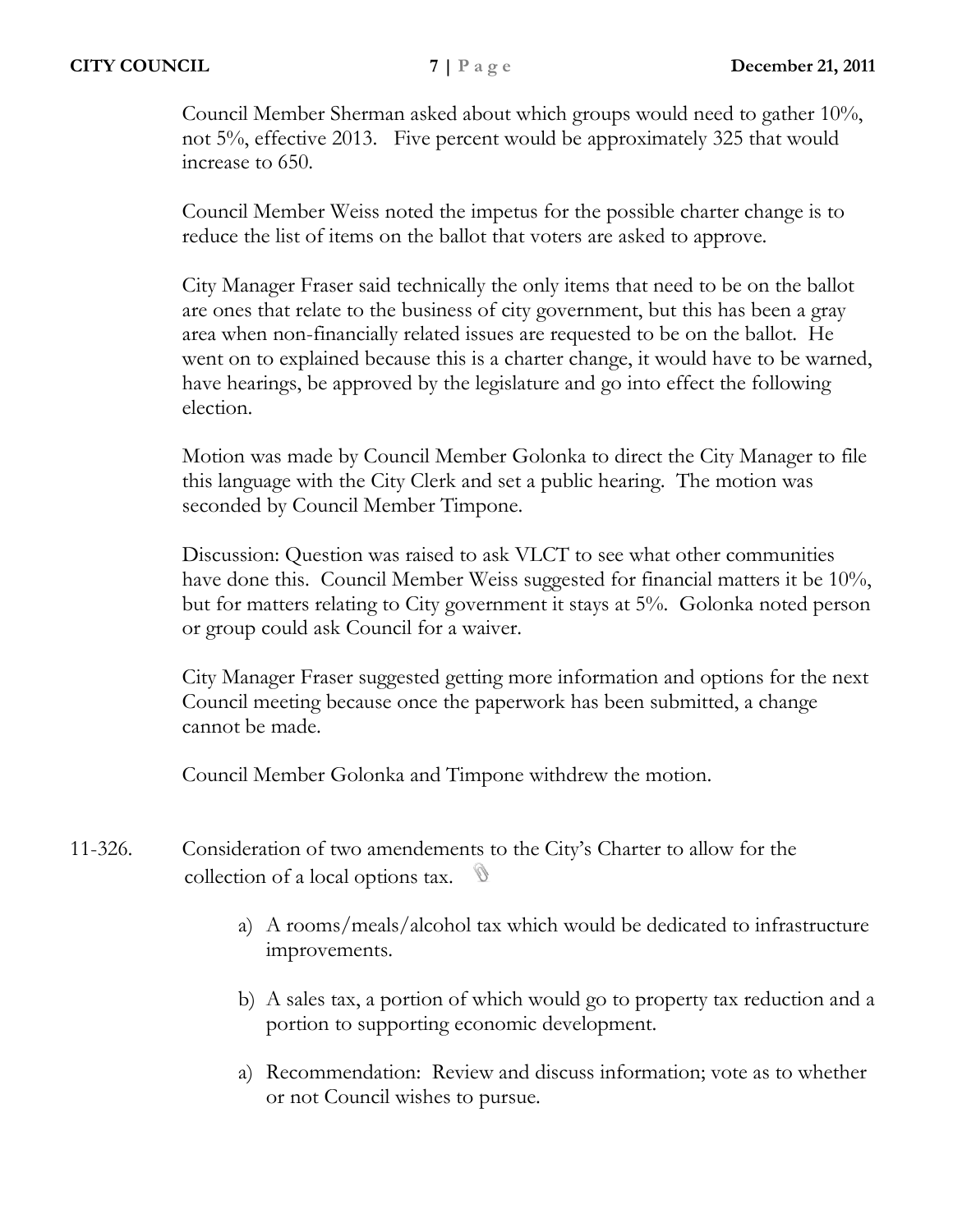Mayor Hooper explained the Council packet included language for the amendement is different than what is on the agenda – the rooms/meals/alcohol tax would be 100% dedicated to infrastructure improvements and maintenance and separately a 20% portion of the 1% sales tax would be allocated to support economic development and business promotion.

Discussion about whether these figures would be outside or inside of budgeted income, whether this is binding, and the allocations and language.

Public comments:

Bill Snyder, a local business retailer, spoke to the Council about his concerns. He said adding taxing local retailers gives a disadvantage compared to internet retailers and box stores. He cautioned that unless Council members are living the life of a local retailer, they could not understand the impact this additional tax would have on local retailers' businesses and ability to compete in the marketplace. He suggested the Council put this issue on hold until the economy gets better.

Phil Dodd said that Burlington and other towns have gone to local tax options and that non-Montpelier folks work, shop and travel here. He has been looking at this issue for a long time. He thinks rooms and meals is a stronger argument than sales but they both should be on the ballot. Twenty years ago Burlington was the only one who had these taxes and since then all of these other towns are going this route. It is a way for towns to task others to help pay for their services. There are residents from other towns coming to Montpelier and using its services. More than half the accidents in Montpelier are nonresidents. This is one way we could bring in some revenue. He is fully supportive of putting some of this money back into the business community to help promote those businesses. The language talks about dedicating funds for economic development and/or business promotion. He understands economic development might include downtown housing and he isn't sure that is what we should be doing with this money that is raised from businesses in town.

Bob Gross spoke to the local options tax. As a consumer he wouldn't have any problem paying 50 cents more on a toy he bought. The last time he bought mail order he purchased some tires and had to pay sales tax. The businesses in town and the people who come to the businesses cost the taxpayers in Montpelier money. The City of Burlington assesses business property at 120 percent of fair market value and the City of Burlington has a 2 percent meals tax and a sales tax. There is another way if we need to raise money because it costs us more when outsiders come into town in addition to the sales tax. If the city is raising its revenue it should also reduce the tax rate.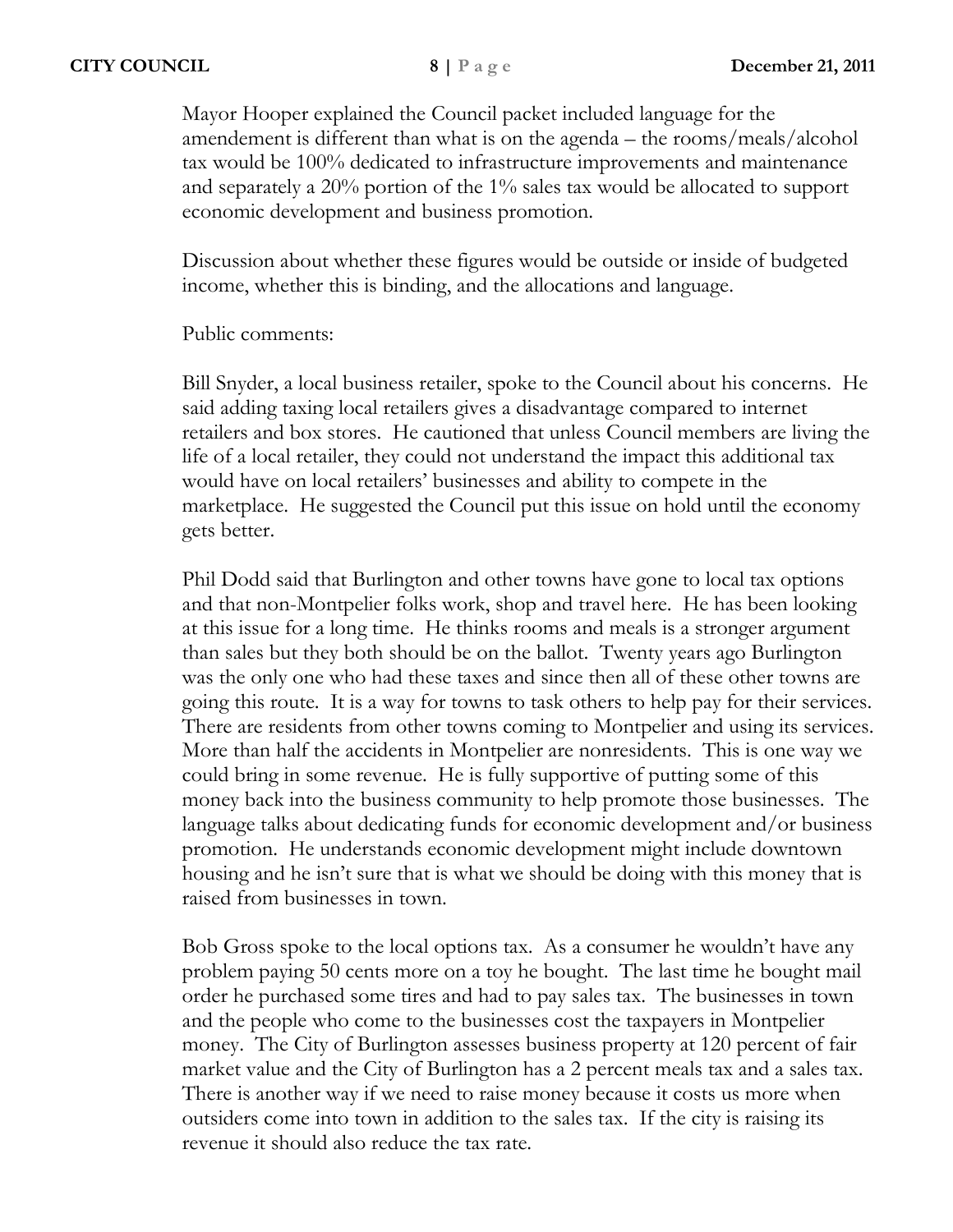George Malek from the Central Vermont Chamber of Commerce said they have had this discussion before and not much has changed. We have a state program that protects the property tax payer and caps property taxes with income sensitivity. It is incredibly inefficient in this environment to use the local options tax as a means of raising money. When we tax through local options the state takes 30 percent. If the city raised property taxes by \$750,000 the state would take a minimum of \$150,000. The difference is taking from the market in one case \$1 million of purchasing power and taking \$600,000 out of the market; that is a significant difference of 40 percent.

Peter Neilsen said he has been a big supporter of local options taxes because they begin to shift the thinking of Montpelier just working on Montpelier's issues and has some creative solutions to acting as a regional hub. We aren't taxing the same community. When you raise money from property taxes you are raising it from approximately 2,000 tax paying entities and when you put a 1 percent tax on the \$100 million spent in Montpelier you are taxing a much larger population. The savings on the average home is about \$222. With consumer habits people won't be concerned about one percent.

Mayor Hooper said they need to be thinking about the timing and will have it on the agenda again on January  $4<sup>th</sup>$ . There was a suggestion for a change in the language making it business development instead of economic development.

Council Member Weiss said the only language that would satisfy him is if 100 percent of every dollar collected goes into infrastructure which is the greatest need the city has.

Council Member Jarvis said if they want to insure another revenue stream of local options then you want to do what you can to make that event which is to promote Montpelier as a place to spend your money. Most of us have come to the conclusion that it is time to acknowledge local options because the residents are seeing the budget as killing us. Do we raise the additional money for infrastructure on residents or try to spread it around?

Council Member Golonka reminded the Council they are talking about putting it on the agenda. He doesn't have a problem with the language.

Motion was made by Council Member Golonka, seconded by Council Member Timpone to place the amendment on the agenda. The vote was 5-1, with Council Member Weiss voting against the motion.

11-327. Consideration of the oversight of the Recreation Department.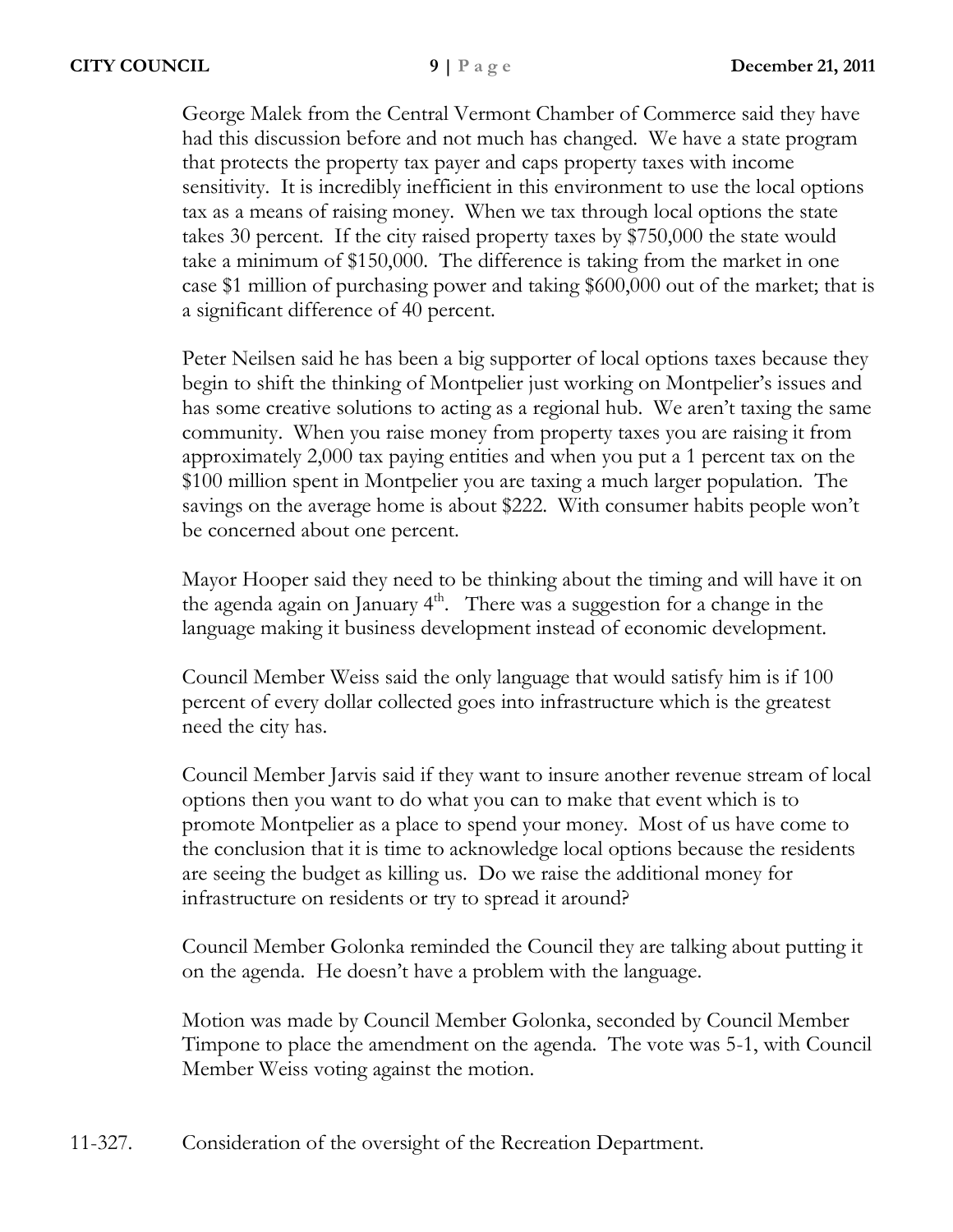- a) Council Member Tom Golonka asked that this be included on this evening's agenda; he is concerned about the finance piece in the short term
- b) Based on the MATRIX Report, the current desire of the City Council to explore potential synergies between multiple city departments, the aging demographics of the town as well as our fiduciary responsibility as the legislative body of the community, the following motion is proposed:
	- 1) In accordance with Title VIII, Section 7, of the Montpelier City Charter, we hereby request the City Manager to resume oversight and control, in concert with this body, of the Recreation Department effective July 1, 2012.
- c) Recommendation: Discussion; possible direction to staff.

Council Member Golonka said we have a city shared responsibility over the Recreation Department and it is a large budget. Each year we have delegated authority to the School Board and we should have a discussion about the city's role.

Council Member Hooper said he inquired if there was a line item transfer between the Recreation Department and the school for maintenance of fields, etc. They didn't so it seems there isn't the financial oversight being recommended in the charter.

Council Member Timpone said she would like the process to be to form a committee with the Recreation Department, Recreation Board, School Board, City Council and city staff. It would be beneficial for the Council in making decisions in the future.

Brian Murphy from the Recreation Board said the idea of having a committee is a fine idea and the thinks the other board members would support that. The item he doesn't like that is lingering out there is the idea they aren't providing fiduciary responsibility. What is implied is there is no oversight. The budget this year was only 1.8 percent higher than it was in 2007. This year they are cutting the budget by 5 percent.

Council Member Golonka added that the City Council has the responsibility ultimately over any of these departments. He feels the Council hasn't been doing their job.

Mayor Hooper said she doesn't think there is a foregone conclusion as to the outcome of this with the exception of the City Council being better informed.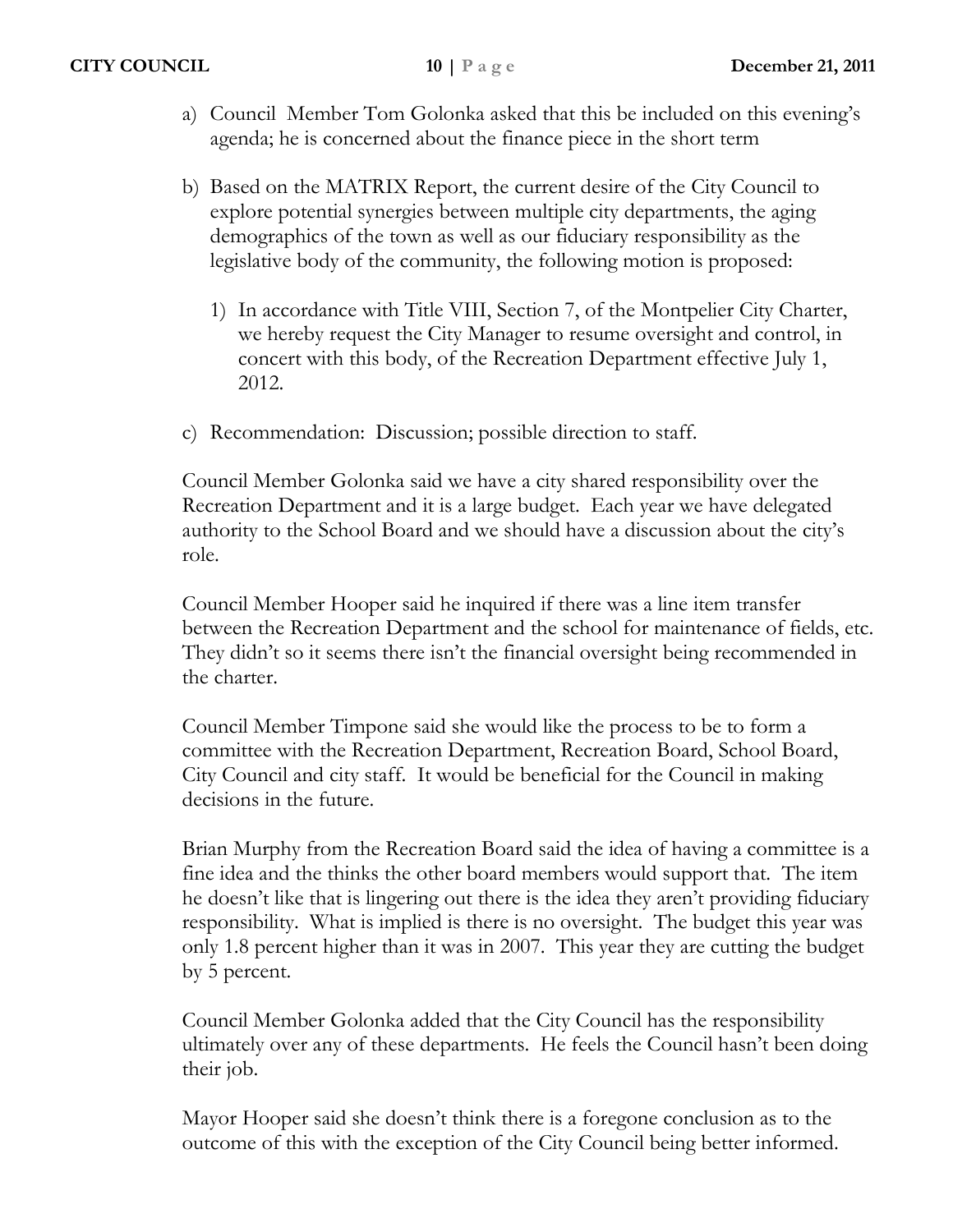Council Member Golonka moved that a subcommittee to explore the options with two Council Members, two School Board Members and two Recreation Board Member with city staff to coordinate this and come back to the Council with a report. Council Member Timpone seconded the motion.

Council Member Weiss indicated he wanted to serve on the committee.

Mayor Hooper called for a vote on the motion. The vote was 6-0, motion carried unanimously.

- 11-329 Reports by City Council.
- 11-330. Mayor's Report.
- 11-331. Report by the City Clerk-Treasurer.
- 11-332. Status Report by the City Manager .
- 11-333. Agenda Reports by the City Manager.

There was no action on the above items.

- 11-328. Update on District Heat with possible voting on agreements with the State.
	- a) City officials have been negotiating an energy purchase agreement and a procurement agreement with the State Department of Buildings and General Services for the District Heat Project.
	- b) Manager will update Council on status of negotiations.
	- c) If tentative agreements have been reached in advance, possible draft agreements will be presented to the Council for consideration.
	- d) Recommendation: Receive up0date; review documents, if available; take action as necessary.

City Manager Fraser reported the city and state have been working diligently on three separate agreements with the main one being called a master power purchase agreement which lays out the business arrangement between the city and the state. The second is a procurement agreement which talks about the city transfer of \$1 million of heat to the state for what it buys. The third is the recipient agreement which talks about how the federal grant which comes through the city and pays the state to manage and handle. Most of the real work has been done on the power purchase agreement. There is a summary of the elements of the agreement. He explained the parts of the agreement to the